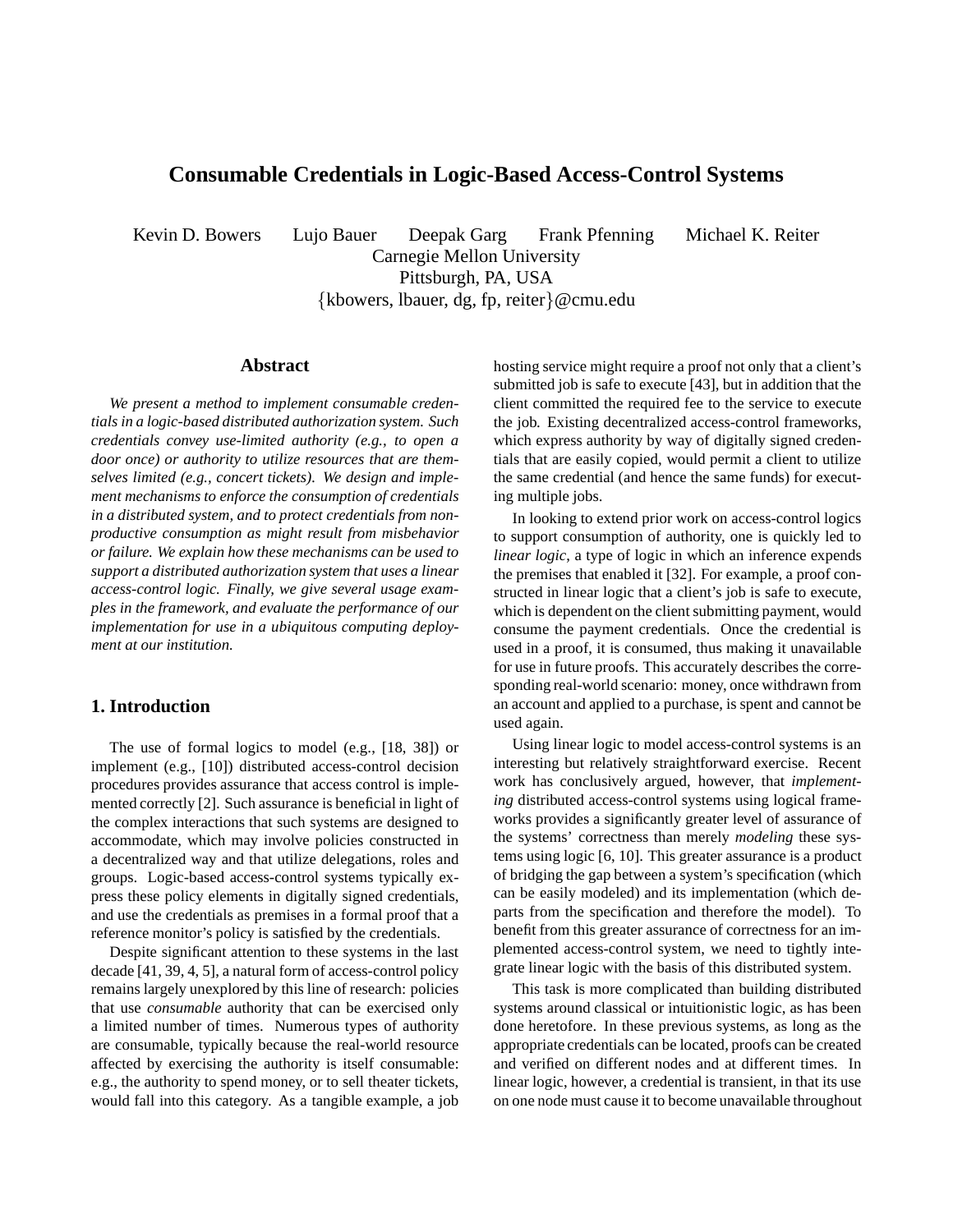the entire system. Hence, the task of implementing such a linear-logic based distributed system is more difficult.

In this paper we develop the mechanisms that permit a decentralized logic-based authorization system to enforce the consumption of credentials, and show how these mechanisms can be used to effectively enforce the abstractions of linear logic in a distributed setting. Our system is very flexible in that it permits the enforcement and straightforward specification of arbitrary, even dynamically determined limits on the use of credentials. For example, in a Chinese wall policy [17], a client that accesses one resource is then precluded from accessing another for which the client, by virtue of accessing the first resource, now has a conflict of interest. This policy can be specified in linear logic and enforced by our mechanism, which would consume the client's credential for the second resource upon the client's use of the first one.

The high-level strategy for enforcing credential consumption in our framework is to issue each consumable credential in such a manner that the credential's use requires the consent of another entity, its *ratifier*. The credential's ratifier, which is named in the credential itself, tracks the use of the credential and limits that use accordingly. Though this high-level approach is unsurprising, its conceptual simplicity is somewhat deceptive, due to several challenges that it raises.

- 1. In a setting where the steps of constructing a proof of authority and checking that proof are distinct [4], it is unclear what constitutes a credential *use* and thus the moment at which a credential should be consumed. One possibility is consuming the credential upon the assembly of a proof in which it is a premise. Another possibility is consuming it when a reference monitor checks the proof. As we will see in Section 3, neither of these alternatives is satisfactory, and we propose a third alternative that, we argue, is more compelling.
- 2. For many types of consumable credentials, not only must the credential's consumption be enforced, but its availability must be protected against wasted "consumption". That is, a credential's consumption should not occur until the authorized party commits to using it. (A failure to ensure such availability would be particularly of concern for, e.g., authority to spend money.) In particular, if a credential is "used" during the construction of a proof, but the proof cannot be completed due to the lack of another permission, then the credential should not be consumed (since no authority was, in fact, exercised). Our approach to dealing with availability draws on techniques from fair contract signing [12].

To summarize the contributions of this paper: We discuss our approach to addressing the above issues, and detail the design and implementation of a mechanism that allows a decentralized logic-based authorization system to support the consumption of credentials. For illustration, we present a linear access-control logic that uses this mechanism and show how it can encode several scenarios that make use of consumable credentials. We also empirically evaluate the key facets of our implementation that affect its performance.

# **2. Related Work**

The study of logics for access-control gained prominence with the work on the Taos operating system [3]. Since then, significant effort has been put into formulating formal languages and logics (e.g., [3, 5, 15, 41]) that can be used to describe a wide range of practical scenarios. Initially, the focus was on formulating logics that would be able to describe common abstractions such as roles, groups, and delegation without admitting any counter-intuitive behavior [2, 36, 37, 38]. In many cases, these logics were designed to model an implemented access-control system or policy-specification language [1, 3, 33, 34, 40]; the logics often included modality (to express the viewpoints of different actors), the law of the excluded middle, and some high-order features (typically, limited quantification over formulas). The usefulness of mechanically generated proofs (e.g., that access to a resource should be granted) led to various efforts to balance the decidability and expressiveness of access-control logics. These efforts resulted in various first-order classical logics, each of which would describe a comprehensive but not exhaustive set of useful access-control scenarios [5, 35, 39, 41], and more powerful higher-order logics that served as a tool for defining simpler, application-specific ones [4]. More recently, intuitionistic logics have been investigated as providing a closer tie between the policy (via formulas) and its enforcement (via proofs) [19, 31]. An increasing amount of attention is spent on formally proving that particular access-control logics are sound, not only with respect to some abstract model, but also with respect to the reality the logics are intended to model [6, 30, 31].

In this body of work on access-control logics, a credential is typically created by digitally signing a formula (e.g., Alice digitally signs that she is delegating her authority to Bob). Upon verification of the signature, the credential is represented as a predicate in the logic (e.g., Alice signed  $(\ldots)$ , after which its use is unencumbered (i.e., the predicate can be used as a premise in arbitrarily many proofs and can no longer be made unavailable). This leads to some difficulty in modeling standard revocation and expiration. To overcome this deficiency, the logic is typically extended with mechanisms that allow for enforcement to occur outside the logic. Our ratification framework shares elements of this approach, though extends this idea to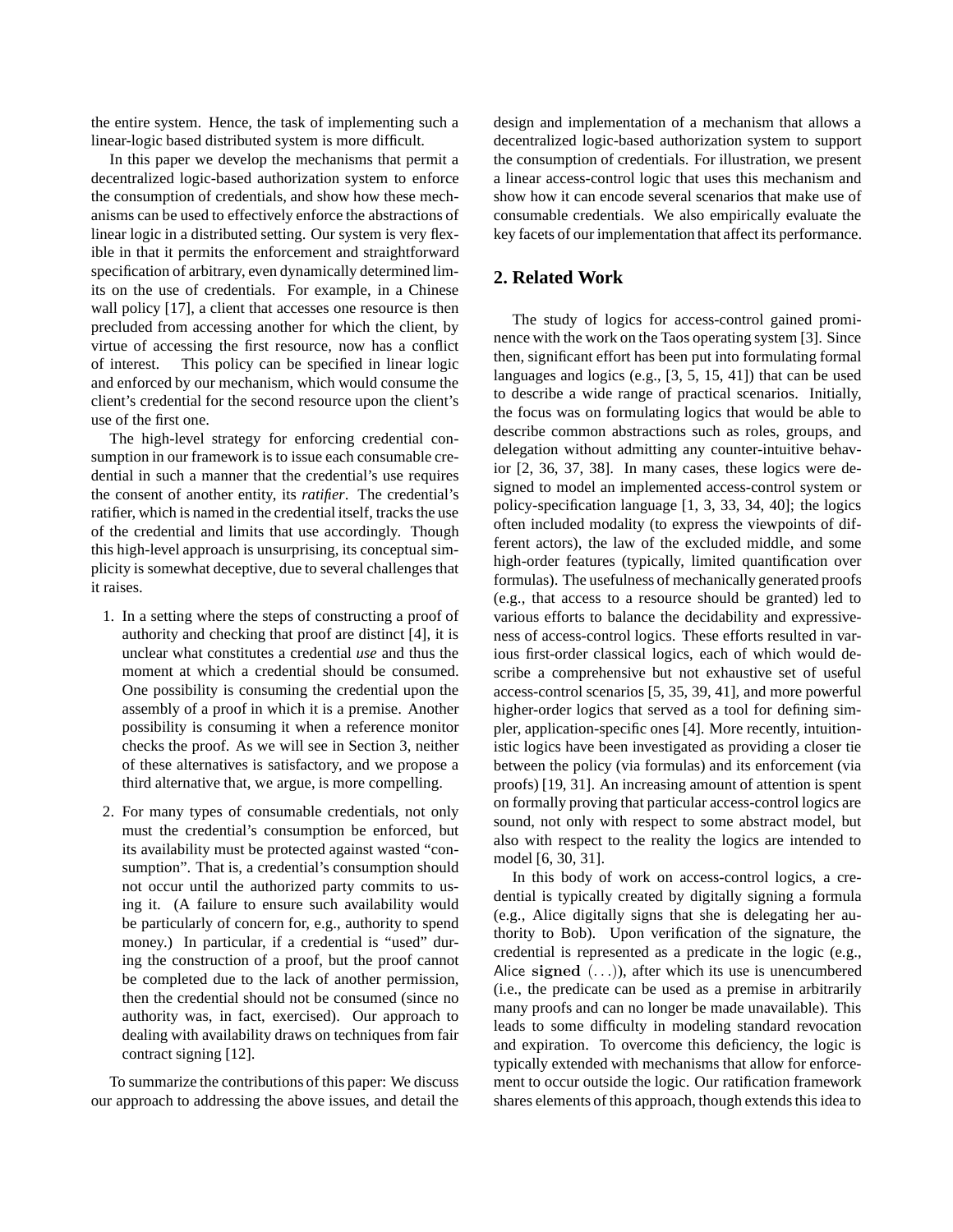tighter integration with logic-based authorization, enforcement of arbitrary consumption of credentials, and does so while preventing the capricious consumption of credentials.

Though not previously researched in the context of logicbased access control, consumability has been extensively studied in applications such as electronic cash [22, 23, 24, 45, 47]. Preventing double-spending is an instance of our problem in which the rules regarding consumption are simple: money can be spent only once. As such, it is not surprising that our solution has certain elements in common with these proposals, notably the use of an online server (the *ratifier*) to enforce the consumption of a credential.<sup>1</sup> While the technique we developed can be used to implement an electronic payment system, that is by no means the only application of consumable credentials, nor is such an application meant to compete with work already done in electronic payment systems. The novelty of our approach is the development of this technique within a logic-based access-control system, and in implementing a general primitive for enforcing a range of consumption policies for arbitrary consumable resources. An earlier version of this work can be found in [7].

# **3. Preliminaries and Goals**

In this section we describe the goals of our consumable credential system. To be able to discuss the enforcement mechanism in concrete terms, we first present an illustrative access-control logic, discuss extending it with consumable credentials, and then describe what it means to have a system that implements it.

#### 3.1. Logic-Based Access Control

We introduce an illustrative logic which extends linear logic [32] with constructs for access control. It is based on [30]. The syntax of the logic contains terms and formulas. Terms are strings or principals (denoted by A), which are the base types in the logic. Generally, we refer to principals by name such as Alice or Bob. Principals may in turn want to refer to other principals or to create local name spaces which gives rise to compound principals. We will write Alice.secretary to denote the principal whom Alice calls "secretary."

To talk about a resource that a client wants to access, we introduce the action() predicate that takes three parameters as arguments. The first parameter to this predicate is a string that describes the desired action (e.g., "open"). The second parameter is a list of qualifications of the desired action (e.g., what should be opened).

To allow for unique resource requests, the last parameter of the action() constructor is a nonce. The formula action(action, parameters, nonce) denotes that it is OK to perform action during the session identified by nonce. We will usually omit the nonce in informal discussion and simply say action(action, parameters) or  $action(action)$  if the qualifications are irrelevant. For simplicity, we assume that these are the only atomic formulas in the logic, but this is not a necessary restriction.

Our logic extends linear logic, which is a logic of resources. The primary judgment in linear logic is  $F$  true which means that there is exactly one copy of resource  $F$ . In order to model resources that may be used more than once, we use the judgment  $F$  valid, which means that  $F$ may be used any number of times, including never. Logical reasoning is done using *hypothetical judgments* of the form  $\Gamma$ ;  $\Delta \vdash F$  true, where  $\Gamma$  and  $\Delta$  are multisets of assumptions of the form  $F$  valid and  $F$  true, respectively. The intuitive meaning of this judgment is that "by using each formula in ∆ *exactly once* and using the formulas in Γ any number of times, one can obtain one copy of  $F$ ".

This intuitive meaning is captured by the following rules of linear logic. The rule **hyp** says that we can prove F if  $\Delta$ contains F and nothing else. Read bottom up, the rule **copy** says that we can copy resources from  $\Gamma$  into  $\Delta$  as many times as required.

$$
\frac{}{\Gamma; F \text{ true} \vdash F \text{ true}}(\text{hyp})
$$
  

$$
\frac{}{\Gamma, F \text{ valid}; \Delta, F \text{ true} \vdash G \text{ true}}(\text{copy})
$$

In order to reason about access-control policies we need to be able to express the intent of a principal. This is represented using the judgment  $A$  affirms  $F$ , which reads "principal  $A$  affirms the truth of formula  $F$ ". Affirmation is different from truth because principals are not restricted in what they affirm. They may even affirm contradictory statements, without making the logic inconsistent. We assume that principals are rational in that they will not refuse to affirm a formula that is true. This gives us the following rule for affirmations.

$$
\frac{\Gamma; \Delta \vdash F \text{ true}}{\Gamma; \Delta \vdash A \text{ affirms } F} (\text{aff})
$$

To be able to write affirmations inside formulas, we internalize  $A$  affirms  $F$  as a connective  $A$  says  $F$ . This connective is defined by the following rules.

$$
\Gamma; \Delta, F \text{ true} \vdash A \text{ affirms } G
$$
  

$$
\Gamma; \Delta, (A \text{ says } F) \text{ true} \vdash A \text{ affirms } G \text{ (saysL)}
$$
  

$$
\Gamma; \Delta \vdash A \text{ affirms } F
$$
  

$$
\Gamma; \Delta \vdash (A \text{ says } F) \text{ true} \text{ (saysR)}
$$

<sup>&</sup>lt;sup>1</sup>Merely *detecting* double-spenders does not require an online server [21, 25, 44, 49]. However, detecting the misuse of authority is not sufficient for access control more generally.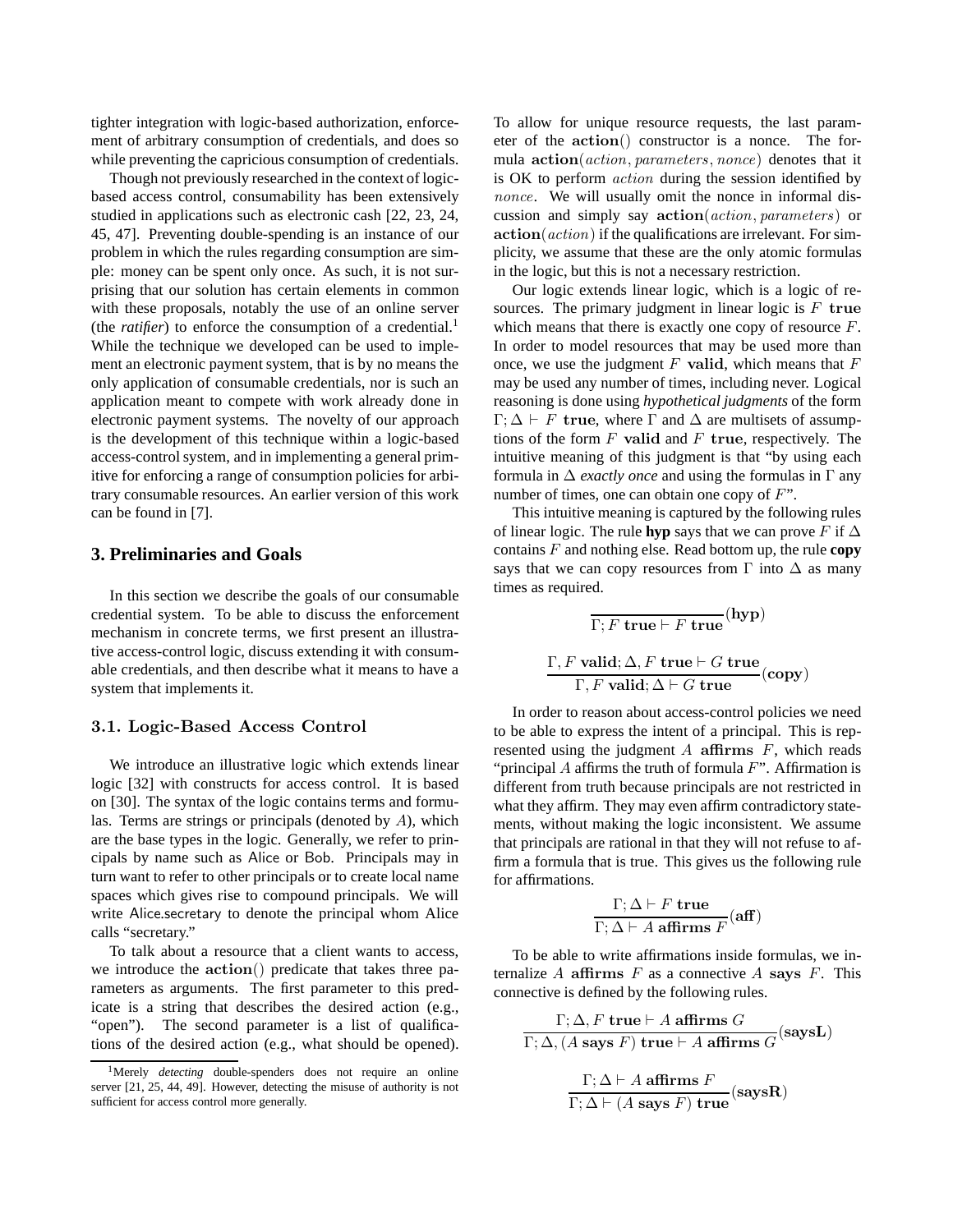The **saysR** rule states that A says F is true whenever A affirms F. The **saysL** rule states that if we have an assumption  $(A$  says  $F)$  true, then we are justified in assuming A true while we are trying to prove some affirmation made by A. It turns out that we never need assumptions of the form A affirms F in  $\Gamma$  or  $\Delta$  because these can immediately be replaced by assumptions  $(A$  says  $F)$  true.

While it is useful to reason about what Alice says, there are times when we would like to enforce that a statement actually came directly from Alice rather than as the conclusion of some other statements. This direct affirmation is written as Alice signed  $F$ . This can also be thought of as the sequence of bits resulting from Alice signing the formula  $F$  with her private key, using a standard cryptographic signature.

Since  $A$  signed  $F$  stands for direct evidence of  $A$  affirming  $F$ , it cannot be established by means of a proof. Hence it never occurs to the right of  $\vdash$ . There are two rules governing this judgment.

$$
\Gamma; \Delta, F \text{ true} \vdash A \text{ affirms } G \text{ (signed)}
$$
\n
$$
\Gamma; \Delta, A \text{ signed } F \vdash A \text{ affirms } G \text{ (signed)}
$$
\n
$$
\Gamma, A \text{ signed } F; \Delta, A \text{ signed } F \vdash G \text{ true} \text{ (copy')}
$$
\n
$$
\Gamma, A \text{ signed } F; \Delta \vdash G \text{ true}
$$

The rule **signed** is best thought of as saying that if A digitally signs the statement  $F$ , then we can assume that  $F$ is true while we are reasoning about an affirmation made by A. The second rule is similar to the rule **copy** and permits an indefinite number of copies of  $A$  signed  $F$  to be made if A signed F occurs in  $\Gamma$ .

Delegation is discussed in terms of the speaksfor and delegate predicates. Alice speaksfor Bob indicates that Bob has delegated to Alice his authority to make accesscontrol decisions about any resource or action. delegate (Bob, Alice,  $action$ ) transfers to Alice only the authority to perform the particular action called action. delegate and speaksfor can be defined in terms of other connectives as follows.

delegate  $(A, B, U) \equiv \forall P.\forall N.(B \text{ says action}(U, P, N))$  $\longrightarrow A$  says action(U, P, N))

A speaksfor  $B \equiv \forall U.\forall P.\forall N.(B \text{ says action}(U, P, N))$  $\longrightarrow A$  says action(U, P, N))

With these definitions we can derive the following rules which govern their use.

$$
\begin{array}{l} \Gamma; \Delta_1 \vdash B \text{ says } (\textbf{action}(U, P, N)) \text{ true} \\ \Gamma; \Delta_2, A \text{ says } (\textbf{action}(U, P, N)) \text{ true} \vdash F \\ \Gamma; \Delta_1, \Delta_2, \textbf{delegate } (A, B, U) \text{ true} \vdash F \end{array}(\textbf{delegate})
$$

 $\Gamma$ ;  $\Delta_1 \vdash B$  says (action(U, P, N)) true  $\Gamma ; \Delta_2 , A$  says  $(\mathbf{action}(U, P, N))$  true  $\vdash G$  $\frac{Z(1, \Delta_1, \Delta_2)}{\Gamma; \Delta_1, \Delta_2, (B \text{ speakersfor } A) \text{ true} \vdash G}$  (speaksfor)

The speaksfor rule states that if we can conclude that B says F, and assuming A says F we can conclude  $G$ , then assuming  $A$  says  $(B$  speaksfor  $A$ ), we can also conclude  $G$ . The delegate rule is very similar, except the U variable must match in all three expressions.

#### 3.2. Consuming Credentials

We would now like to consider how to utilize this linear access-control logic in a distributed system implementation. In the access-control context, the hypotheses of a proof are credentials, and the proof shows that a policy (the proved formula) is satisfied by the credentials. The primary challenge introduced when this proof involves consumable hypotheses is *enforcing* their consumption. Within the context of a single proof this is straightforward, as the reference monitor that is checking the proof can employ a linear proof checker which understands the distinction between environments and treats them appropriately.

In the scenarios that motivate our study, however, consumption of resources should not be limited to one proof, but rather should be global. In particular, these scenarios are populated by principals who issue credentials, generate proofs, and verify proofs that they have communicated to each other. A proof generated by one principal is typically sent to a second principal as part of a request to access a resource controlled by that principal. In these scenarios, we must prevent not only the profligate use of a particular consumable credential within a single proof, but also such a credential's use in arbitrarily many different proofs that may be created or verified by different principals.

This cannot be enforced through locally checking a proof alone; some distributed coordination must take place. More fundamentally, the moment of "use" at which the credential should be "consumed" is a subtle design decision with significant ramifications. One possibility is to consume a credential when a proof containing it is verified by a reference monitor. However, this makes it impossible to determine whether a proof is valid or invalid by simple examination; rather, validity becomes a temporal notion. Another alternative would be to consume the credential during proof construction when the linear inference rule (hyp) is used. However, proof construction is a distributed search process that explores numerous potential paths for proving a result,<sup>2</sup> terminating when one of these paths succeeds [9]. Since most of the explored paths do not lead to successful proofs, consuming credentials upon each application of

<sup>&</sup>lt;sup>2</sup>The proof search process is a necessary ingredient for such a system, though since tractable, application-specific solutions to the search problem in such systems exists (e.g., [26]), we do not discuss it further here.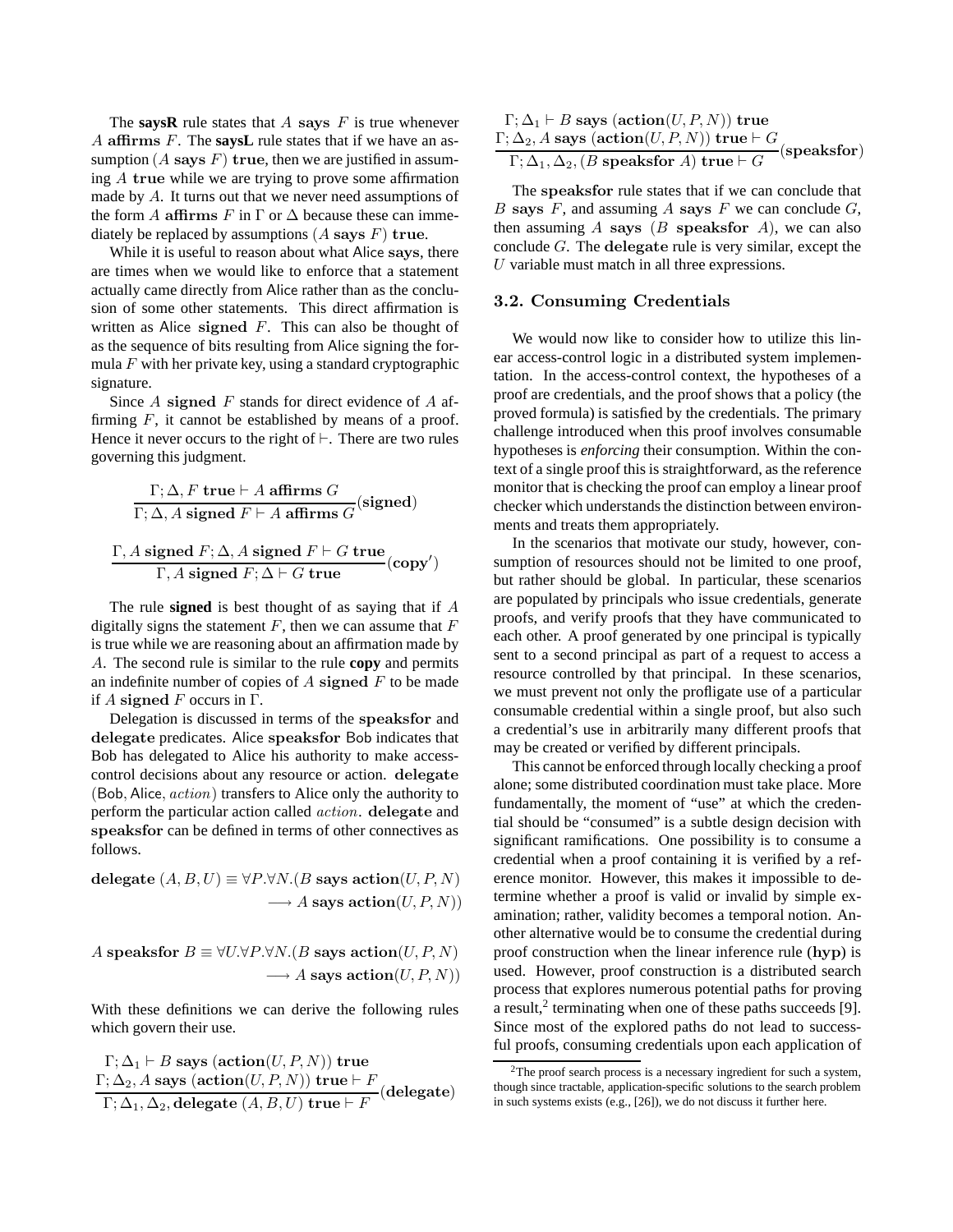linear inference rules in this search process would quickly consume most credentials without any benefit being realized from them.

For these reasons, we reject both of these design options, and explore a third option in this paper. In this design, hypothesis consumption occurs as a step after the main search process for constructing a proof is completed, but before the proof is checked. Intuitively, the proving process prior to this step proceeded under the implicit assumption that the consumable credentials  $\Delta$  used in the proof are true. The last stage of the proving process is then to explicitly verify that the consumable credentials are in fact available and to mark their uses, and, if appropriate, render the credentials unavailable for future proofs. We call this step *ratification*.

# **4. Ratification**

Ratification is an extra-logical step which we use to enforce the linearity of our consumable credentials. Instead of the standard certificates, consumable credentials are created with respect to a ratifier that monitors their use and enforces their consumption. While the cryptographic signature does not differ between regular credentials and consumable credentials, we denote consumable credentials in the logic as A signed<sub>A'</sub> F. The ratifier  $(A')$  who is named in the logical representation, will later need to be contacted in order to ratify the consumable credential. Naturally there is also a new inference rule for dealing with such credentials.

$$
\frac{\Gamma; \Delta, F \text{ true} \vdash A \text{ affirms } G}{\Gamma; \Delta, A \text{ signed}_{A'} F \vdash A \text{ affirms } G} (\text{signed}_{L})
$$

This rule can be used along the following lines of reasoning: if A signed<sub>A</sub> $F$  is available as a certificate, we can assume that  $F$  is true as long as we are reasoning about affirmations by A. Whether the resulting proof can actually be used in contingent upon the later ratification by  $A'$ .

### 4.1. Ratification Properties

There are two properties which must be enforced by our ratification mechanism. Suppose that each consumable credential  $\delta$  is created with an allowed number of uses  $\#\delta$ . Then the following safety condition must hold.

**Bounded Use** Let formulas  $F_1, F_2, \ldots$  be those formulas proved in the system, and let  $\Delta_1, \Delta_2, \ldots$  be the linear environments used in those proofs. Then, the multiset  $\bigcup_i \Delta_i$  contains at most  $\#\delta$  instances of  $\delta$ .

Informally, the system must enforce that the global number of uses of a consumable credential does not exceed the allowable uses as specified by the ratifier. How this is accomplished in a distributed setting will be discussed in more detail later.

While Bounded Use deals with bounding from above the number of uses of a consumable credential, we must also worry about ensuring the availability of valid consumable credentials. By this we mean to say that the system cannot waste consumable resources in a non-productive manner. This becomes immediately obvious in a system where consumable credentials are used to implement a form of currency. If money just disappeared out of your bank account because the system was able to waste resources, you would very quickly find a new system.

In a distributed proving environment, the risk of resource waste occurs after a proof has been completed, but before it has been ratified or checked. Suppose you construct a proof to purchase a ticket to the movies. The movie theater promised you a seat and you promised the money to pay for that seat. However, during ratification, your money is consumed, but there are no longer any seats available in the theater. Clearly, ratification must also enforce some sort of atomicity to ensure the previous scenario does not occur. This is captured in our second condition.

**Atomicity** The ratification protocol is atomic, in that either the ratifier for each consumable credential  $\delta \in \Delta$ records each of the uses of  $\delta$  in the proof of F—and in this case the verification of  $F$  succeeds—or none of the ratifiers records any such uses.

Again, informally, the process of ratification must either occur for all credentials, or none of them. Either is an acceptable output from the system designer perspective, but there is no middle ground on which to stand.

#### 4.2. Implementation

**Bounded Use** While ratification is an extra-logical mechanism, it is intrinsically tied to the logic. After the proof has been completed using consumable credentials, it must be sent to the applicable ratifiers who will certify that the consumable credentials are still valid. This is done by issuing ratification credentials which the ratifiers sign. These credentials are then appended to the reusable and consumable credentials gathered during proof search and sent to the reference monitor with the proof for verification.

Once the reference monitor receives the proof and corresponding digitally signed certificates, it first checks the cryptographic signatures on each credential. If the signatures are correct, it then populates both the reusable and linear environments, ensuring that  $\Delta$  is only populated with consumable credentials if the corresponding ratification credentials are available.

Because of the Bounded Use requirement above, ratification credentials cannot be made with respect to only the credential they are ratifying. If that were the case, once a credential was ratified, the consumable credential and the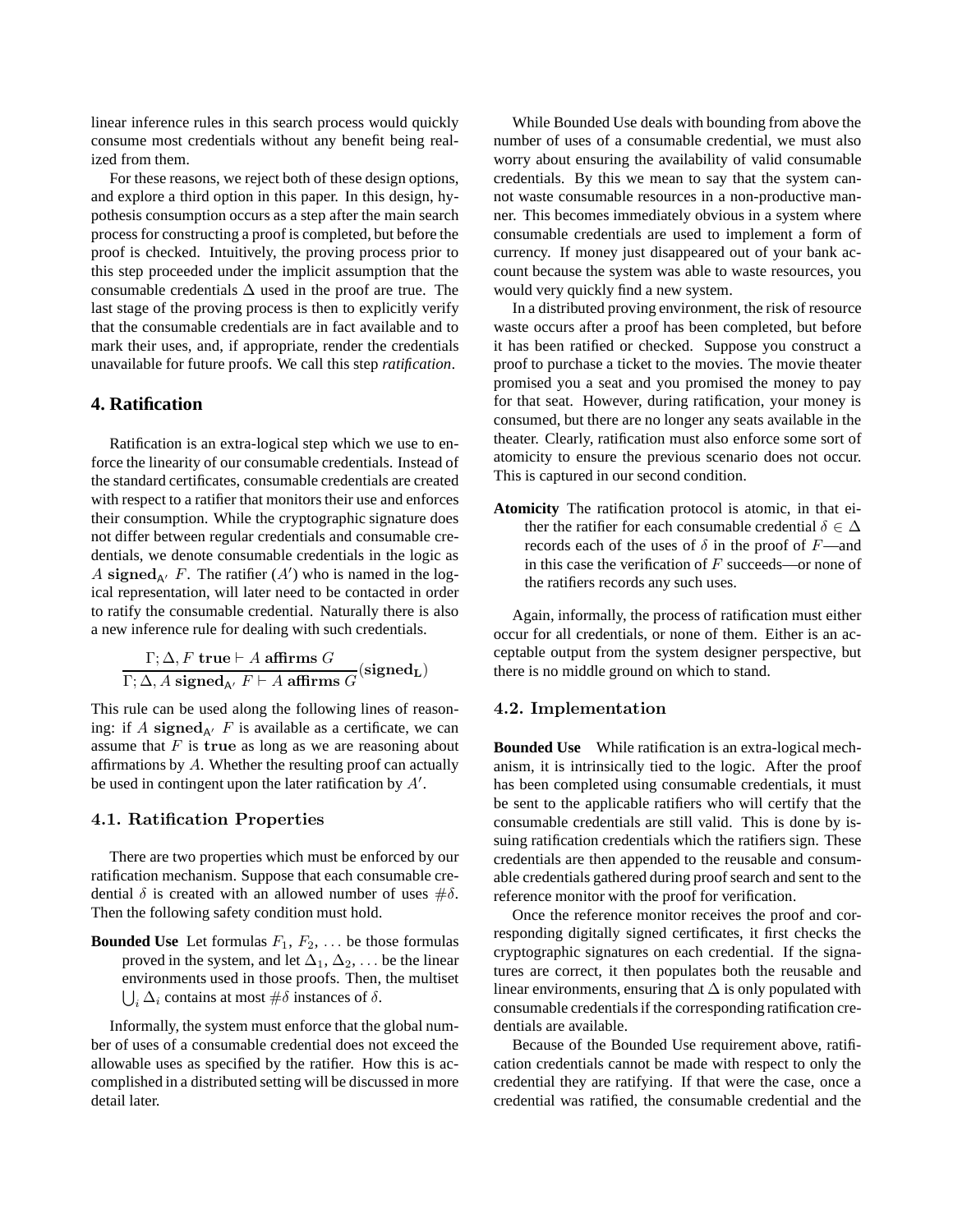ratification credential could be copied and used in the construction of a later proof without contacting the ratifier to register another use. This is clearly unacceptable as the number of uses could not be controlled.

To overcome this, the ratification credential is not only created with respect to the consumable credential it is ratifying, but also with respect to the proof in which it is included. To this end, the proof generator, after completing the proof, sends the entire proof term,  $M$ , the proved formula  $F$ , and the credentials in both  $\Gamma$  and  $\Delta$  to the ratifiers.

Since each ratification credential is issued with respect to the current proof and proof goal, each ratifier can inspect the proof before consenting to the use of a consumable credential within that proof. The ratifier can also count and record the number of uses of a consumable credential in the proof, and give or withhold its consent accordingly. If the ratifier is willing to sign off on the uses of the consumable credential for which it is responsible it will issue a ratification credential with respect to both  $M$  and  $F$ .

The ratification credential then has the form  $\langle \mathcal{C}, F, M \rangle_{A}$ , denoting the signature by A' on the consumable credential  $C$ , the proof statement  $F$ , and the proof term  $M$ . Because the proof formula  $F$  contains a nonce, the returned ratification credential uniquely identifies a proof instance and cannot be reused, either in the same proof at a later time, or as a piece of a different proof.

**Atomicity** To deal with the issue of Atomicity, we borrow from work in contract signing. Recall that each ratifier produces a digitally signed ratification credential to ratify each use of the consumable credential for which it is responsible. Implementing the contribution of these digital signatures atomically for the goal  $F$  can be achieved by running a multiparty *contract-signing* protocol (e.g., [12, 29]) among the ratifiers for the consumable credentials used in the proof of F. Informally, a contract-signing protocol is one in which either all honest signing parties obtain a contract bearing *all* parties' signatures, or no one does. In our context, each ratifier participates in a contract-signing protocol with the other ratifiers to contribute its ratification credential. Each ratifier engages in the protocol only if the consumable credential for which it is responsible is not yet consumed, and registers a use of the credential if and only if the contract-signing protocol succeeds.

There are many contract-signing protocols that can achieve our requirements. That said, the particular protocol in use may require that the verifier know something about the protocol. In particular, deterministic contract signing protocols typically employ a trusted third party to settle disputes among the signers. $3$  The trusted party generally has the power to either "force" a signature from a participant who has promised in previous rounds to sign the contract, or terminate the protocol and ensure no one receives a signed contract. So-called "optimistic" protocols seek to avoid contacting the third party except in exceptional cases.

Such contract-signing protocols can be distinguished by whether or not the contract output by the protocol enables a verifier to determine if a party's signature was forced by the third party. If so, then the third party is *visible* in the protocol (e.g., [11]); if not, it is *invisible* (e.g.,  $[29]^4$ ). If the protocol ensures an invisible third party, then the verifier need not separately accommodate runs in which the third party is consulted and runs in which it is not. However, if the third party is visible, then the verifier must be willing to accept one of two possible signatures, one for the case when the third party is not consulted and one for the case in which it is. This latter disjunct is protocol-dependent and so we do not detail the alternatives here, but formulating this disjunct is straightforward for the third-party-visible contract signing protocols of which we are aware.

An issue in the use of a contract-signing protocol that employs a third party is the question of what third party to use. While this choice is orthogonal to our techniques, we caution the reader against using the prover in this role, i.e., the component requesting access in the context of assembling a proof. In most applications, this component would gain greater authority (e.g., unlimited use of a consumable credential) by misbehaving in the role of the third party in the contract signing protocol. For this reason, better choices include utilizing the reference monitor that will check the proof, or alternatively implementing the third party using a multiparty implementation among the ratifiers themselves. This latter alternative requires an assumption that a majority of the ratifiers behave honestly, but in this case the contractsigning protocol can be particularly efficient [11].

**Summary** To summarize, a proof of access is constructed as follows. First, a client Alice requests from Bob that he grant her access to a resource. Bob responds with the statement of the theorem Alice must prove; typically, the statement is of the form Bob says  $action(action)$ . Alice proceeds to construct a proof of Bob says  $action(action)$  using consumable credentials Charlie signed<sub>RC</sub>  $F_1$  and Danielle signed<sub>RD</sub>  $F_2$ . Once Alice has completed this proof, she contacts the ratifiers of Charlie's and Danielle's credentials, sending them the proof of Bob says  $action(action)$  and requesting that each ratify the credential for which it is responsible. Upon verify-

<sup>3</sup>There are probabilistic protocols for performing contract signing that do not employ a trusted third party, but they have an error bound at least linear in the number of rounds [14].

<sup>4</sup>This example invisible protocol has been shown to not be abuse free [20]: someone involved in the protocol can prove to an outsider that he has the power to force the the protocol to complete or abort. While undesirable in the case of general contract signing, abuse freedom is not necessary in the current application; we simply require atomicity here.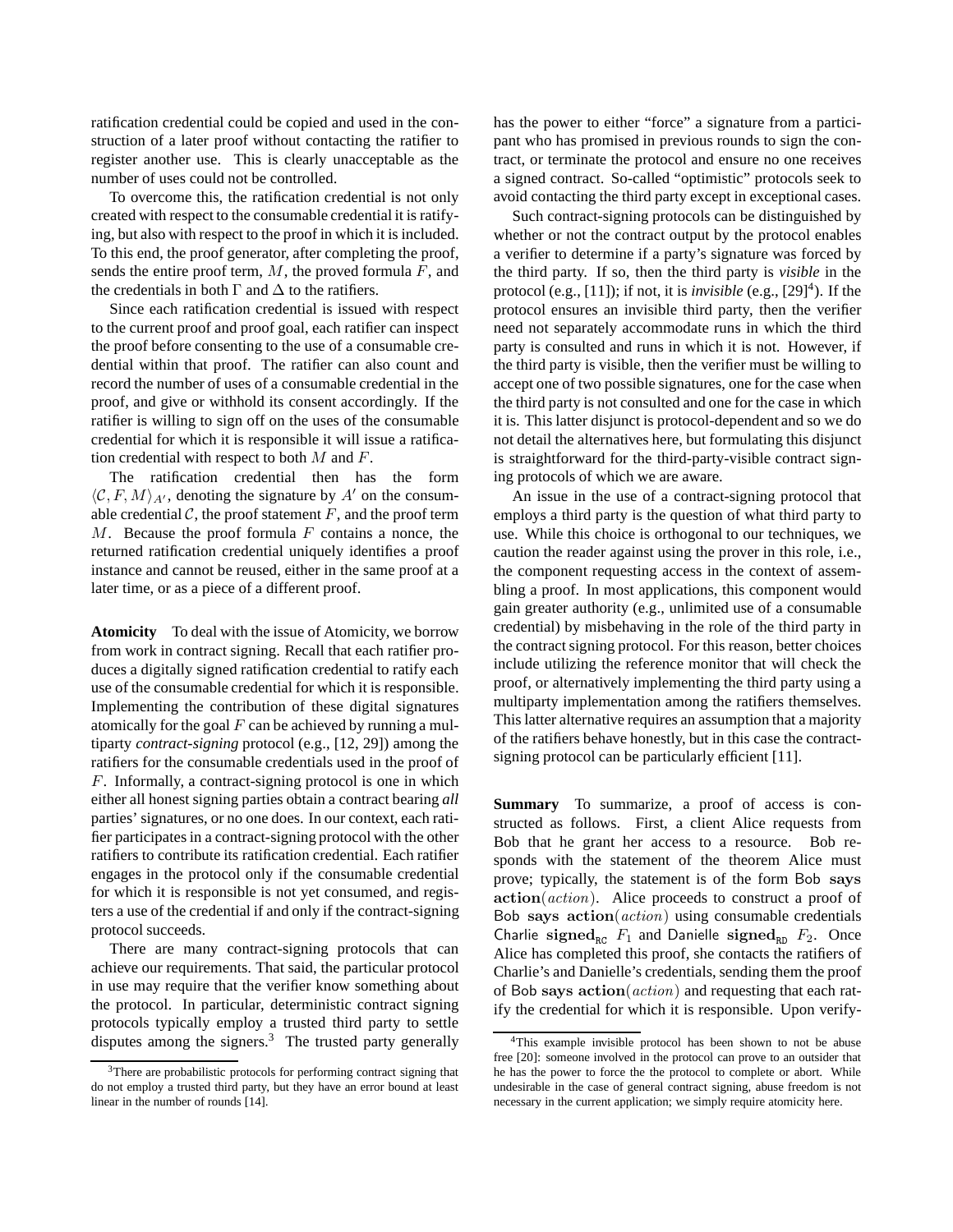ing that the credential submitted for ratification has not been consumed, each ratifier records the use of the consumable credential and produces the appropriate ratification credential, which they send to Alice. Alice then sends the proof to Bob, along with all the relevant consumable credentials and their ratification credentials, which she just received. Bob then checks all of the cryptographic signatures and populates his reusable environment with the reusable credentials. For every consumable credential, Bob checks that a matching ratification credential is supplied and that the ratification credentials correspond to the current proof before adding the credential to his linear environment. Bob then verifies the proof and if successful, grants Alice access to the desired resource.

# **5. Discussion**

**Unsatisfied Requests** The Atomicity property prevents capricious consumption of credentials during the proof process. However, once completed, even a valid and complete proof may not be accepted, in which case extra-logical means can be used to restore any consumed credentials. (As in the case where a ticket holder is refused entry to a baseball game due to a rainout, she should expect reimbursement.) To minimize the frequency of such occurrences and to aid their resolution when they do occur, the policy proved by a party requesting access could include a statement issued by the resource monitor indicating both the availability of the resource and that a valid proof will be rewarded with access. If this statement (itself a credential) is consumable when the resource is, proof construction would fail during ratification step if the resource monitor isn't able to promise delivery of the resource. Moreover, a ratified proof is evidence that can be presented to an arbiter in the event of a dispute.

**Alternatives to Linear Logic** Ratification is an extralogical mechanism that we use to enforce the consumption of credentials, over and above the linear logic in which those credentials are expressed and used. This begs the question as to whether ratification or a similar mechanism should be modeled directly in the security logic, perhaps entirely avoiding the need to specify policies in linear logic, and instead permitting the use of a more standard or simpler logic.

We believe not, for two reasons. First, linear logic gives us a clean and intuitive abstraction for reasoning about consumable credentials. The specific details of how consumption is enforced are separate from the idea that a particular credential will be consumed after a fixed number of uses; hence, it is most straightforward for security policies to talk about the idea while remaining unencumbered by the details of the enforcement mechanism. This approach also makes it possible to have multiple enforcement mechanisms that all implement the same abstraction of consumable credentials.

Second, any enforcement mechanism that we pick must be able to enforce consumption not only in the distributed sense, but also within individual proofs (e.g., to prevent a consumable credential representing \$10 from being used twice within the same proof). Although linear logic is not the only formalism that permits this sort of reasoning, any enforcement mechanism that we use will require similar logical machinery. Since linear logic has been widely studied and is well understood, there seems to be little benefit in using a different formalism. A similarly established type of logic that could instead be used to enforce credential consumption is *affine* logic. Both affine and linear logic expend hypotheses in  $\Delta$  as they are used, but linear logic also requires that all the restricted hypotheses be used, whereas affine logic allows unused hypotheses in  $\Delta$  to be discarded. Either type of logic would prevent over-consumption, but we chose linear logic to prevent the silent disappearance of consumable certificates in logical reasoning.

**Alternatives to Consumable Credentials** Our implementation of consumable credentials uses on-line servers (the ratifiers) to validate credentials, which raises the question of whether the consumable credentials themselves could simply be issued immediately prior to the time they are needed. Such an approach, however, would prohibitively curtail the ability to reason a priori about consumable credentials during the construction of proofs. Our techniques are also related to countersigning; the advantage of our approach lies in that we carefully address what it means to consume multiple different credentials in the course of creating a single proof. This is done in such a way to prevent both the reuse of these credentials in other proofs and their needless consumption in the course of constructing proofs that will ultimately fail.

**Ratifier Costs** To help it determine whether or not to ratify a particular credential, a ratifier will typically keep state on a per-credential basis (e.g., the use count). Though this is an additional burden on the ratifier, it is no more than the burden that is typically placed on normal credential issuers. Additionally, in many cases the per-credential state will have to be kept only as long as the credential remains unconsumed and has not yet expired. Because of this, in the scenarios we envision, we expect the burden of keeping state to be light.

### **6. Example**

Using the concepts described in this paper it is easy to implement a number of applications that use consumable resources. Money is one of the easiest consumable resources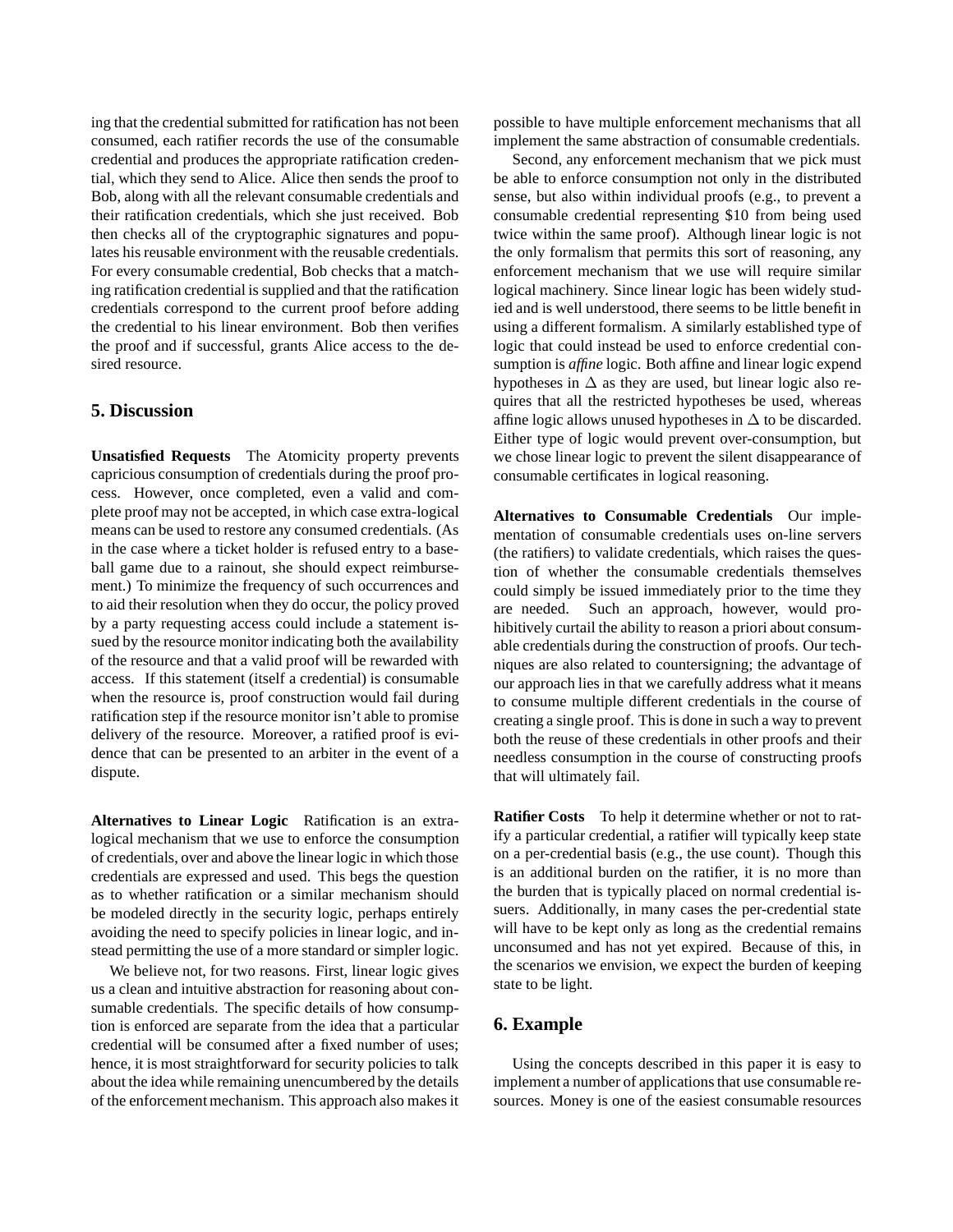to think about, and indeed these techniques can be used to develop a payment system within a logic-based accesscontrol framework. While we are not proposing this system as an alternative to iKP [13], SET [46], NetBill [48] and other electronic commerce protocols, it does serve to illustrate the expression and manipulation of consumable resources in a logic-based access-control framework.

As an example, imagine Alice walks into a store, fills her shopping cart with items and proceeds to check out. Instead of giving the clerk cash or a credit card, she instead presents him with a proof that the store will be given its money.

In this scenario, Bob, the store owner, is the reference monitor. He controls the items in his store, and will only release them once he has been given a proof of payment. Just as with credit card payments, Bob doesn't need the money immediately, but he needs to be convinced that when he later submits the proof Alice gave him to his bank, he will be paid.

When Alice approaches the counter and begins to check out, Bob issues her a challenge describing the proof of payment that she must produce.

```
G = ACH says action(pay, \langle Bob, \$100 \rangle, nonce) true
```
The challenge contains a nonce that is used to ensure freshness, enforce that the consumable credentials were ratified with respect to this proof, and also to serve as a transaction identifier. Since Bob cares chiefly that he is paid and not who will pay him, the challenge requires the payment to be authorized by the Automated Clearing House (ACH), a trusted authority that facilitates transfers between banks. Alice's task is now to construct a proof of payment. She starts the proving process by stating her willingness to pay Bob.

 $C_0$  = Alice signed action(pay,  $\langle$ Bob, \$100 $\rangle$ , nonce)

Alice must now demonstrate that there exists a chain of delegate and speaksfor relations from herself to the ACH. She has reason to believe such a chain exists because she has an account in good standing with a bank that has been certified by the ACH.

During proof generation Alice obtains the following four credentials.

| $\mathcal{C}_1$ |  |  |  | BankA signed (Alice speaksfor BankA.Alice) |  |
|-----------------|--|--|--|--------------------------------------------|--|
|-----------------|--|--|--|--------------------------------------------|--|

```
C_2 = ACH.BC signed (BankA speaksfor ACH.BC.BankA)
```
- $C_3$  = ACH signed (delegate (ACH, ACH.BC,  $pay$ ))
- $C_4$  = ACH.BC signed (delegate (ACH.BC, ACH.BC.BankA,  $pay$ ))

The first two credentials describe the speaksfor relationships between Alice and her bank and between her bank and the Bank Certifier (BC) of the ACH. Credentials  $C_3$  and  $C_4$ form a delegation chain from the ACH to its Bank Certifier, and from there to Alice's bank (BankA). Using these delegations, any pay statement made by BankA has the authority of being made by the ACH, i.e., BankA is accredited by the ACH.

Alice must now find a delegation statement allowing her to spend money from her account.

 $C_5 =$  BankA signed<sub>RBankA</sub> (delegate (BankA, BankA.Alice,  $pay$ ))

This credential differs from the others in that it is consumable—Alice is allowed to withdraw money only while her account has a positive balance. With this credential, Alice can construct a proof of

 $M$ : ACH says action(pay,  $\langle$ Bob, \$100 $\rangle$ , nonce) true

All that remains is to ratify credential  $C_5$ . To obtain the ratification credential for  $C_5$ , Alice submits the proof to BankA's ratifier, RBankA, which is named in that credential. The ratifier deducts \$100 from Alice's account and transfers that money to the ACH. He also creates the following ratification credential.

```
C_6 = RBankA signed (delegate (BankA, BankA.Alice, pay), M,
                ACH says \text{action}(pay, \langle Bob, \$100 \rangle, \textit{nonce})
```
With this credential in hand, Alice now has a ratified proof which she submits to Bob for verification. Bob, convinced he will be paid for the items in Alice's cart, releases them to Alice. Bob will later show the proof to his bank, which in turn will hand it over to the ACH, which will actually transfer the funds to Bob's account. The Bank records the nonce in the statement of Bob's proof to prevent Bob from cashing the proof again. The full proof can be seen in Appendix B.2.

#### **7. Implementation**

At the time of this writing, we are in the process of deploying a distributed authorization framework called Grey [8] to control access to offices and other physical space on two floors (more than 30,000 square feet) of a new building at our institution. To support this, during building construction each door was equipped with an electric strike controlled by an embedded computer. A user exercises her authority to open a door via her smartphone, which connects to the embedded computer using Bluetooth, and receives a goal to prove (including a nonce). The smartphone utilizes a distributed proving system (similar to the one described in [9]) to generate the proof, possibly with help from other smartphones that hold necessary credentials, and ships this proof to the embedded computer in order to open the door. Our plans include deploying Grey-capable smartphones to roughly 100 building residents.

We have developed the enforcement mechanism for linear logic presented here as a means to implement accesscontrol policies that the current system presently cannot.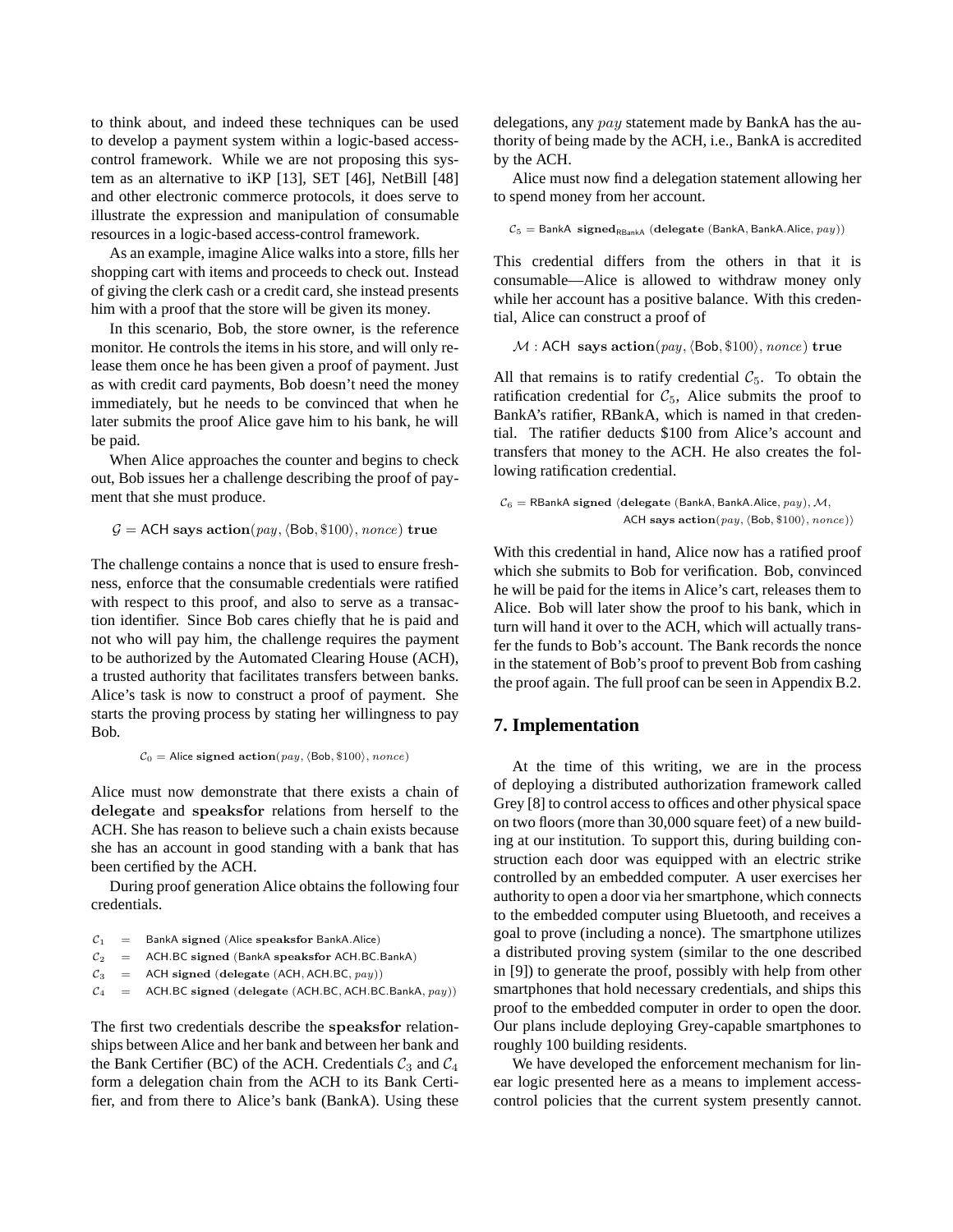

Figure 1. The latency of the ratification protocol as a function of the number of ratifiers, includes the cost of credential verification, proof checking, and the creation, verification and communication of non-interactive zero-knowledge proofs.

This includes, for example, the ability to delegate authority to open an office once (see Appendix B.1). As we expand this testbed to include vending machines, the need for a distributed authorization system supporting consumable credentials (e.g., denoting money) will only grow.

We have completed a prototype implementation of a contract-signing protocol via which consumable credentials are ratified (see Section 4). In our prototype implementation, proofs of access are represented in the LolliMon language [42], which supports the linear connectives crucial for defining our consumable credentials. To verify the validity of proofs—including that each consumable credential in the environment  $\Delta$  is used exactly once—ratifiers and reference monitors use a LolliMon interpreter as a logical proof checker. For the scenarios that we consider, proofs that depend on consumable credentials can be generated by a syntax-driven backward-chaining algorithm (e.g., [9]).

As discussed in Section 4, a ratifier is invoked with a proof term and a formula  $M$  and  $F$ . If the proof is valid, the ratifier then engages in the contract-signing protocol to ratify the credentials for which it is responsible (assuming it consents to their use). As such, the contract-signing protocol and the verifying of proofs by the ratifiers account for the primary additional costs incurred during proof generation in a distributed proving system such as the one we use [9]. The LolliMon interpreter that we use for proof verification is sufficiently fast for the proofs we consider that it is not a bottleneck, and we do not discuss it further here.

The contract-signing protocol that we have implemented [29] offers strong properties that make it ideally



Figure 2. Breakdown of costs involved in the ratification protocol for each of the five ratifiers involved in a five-ratifier contract signing protocol.

suited for our system: it guarantees atomicity regardless of the number of ratifiers that fail or misbehave (provided that the trusted third party does not), and it implements an invisible third party  $T^5$ . To achieve these properties, however, the protocol utilizes significant machinery: the protocol running among *n* ratifiers involves  $O(n^3)$  messages in  $O(n^2)$  rounds. Each message is accompanied by an efficient non-interactive zero-knowledge proof [16] regarding its contents, the details of which we omit. The cost of each zero-knowledge proof in the protocol is dominated by 9 modular exponentiations by the prover, and 12 by the verifier. The form of the final contract signature by a ratifier  $A'$ , where  $F$  is the content of the credential being ratified and M is a proof term describing the derivation of the proof goal G of the proof of access, is a zero-knowledge proof that an ElGamal ciphertext [27], if decrypted using  $T$ 's private key, would yield a particular target plaintext. This proof can be constructed either by the ratifier  $A'$  who created the ciphertext or by the trusted third party  $T$ ; see Garay et al. [28] for details.

The common-case latency (i.e., when the third party is not invoked) of our current prototype as a function of the number of participating ratifiers is shown in Figure 1. In these tests, each ratifier executed on a separate 2.8 GHz Pentium 4 computer. The latency of the ratification protocol includes the cost of verifying the correctness of the submitted proof (including the digital signatures on the credentials contained therein) as well as the creation, verification and

<sup>5</sup>The protocol does not provide abuse freedom, but as noted earlier, this is not necessary in our use of the protocol.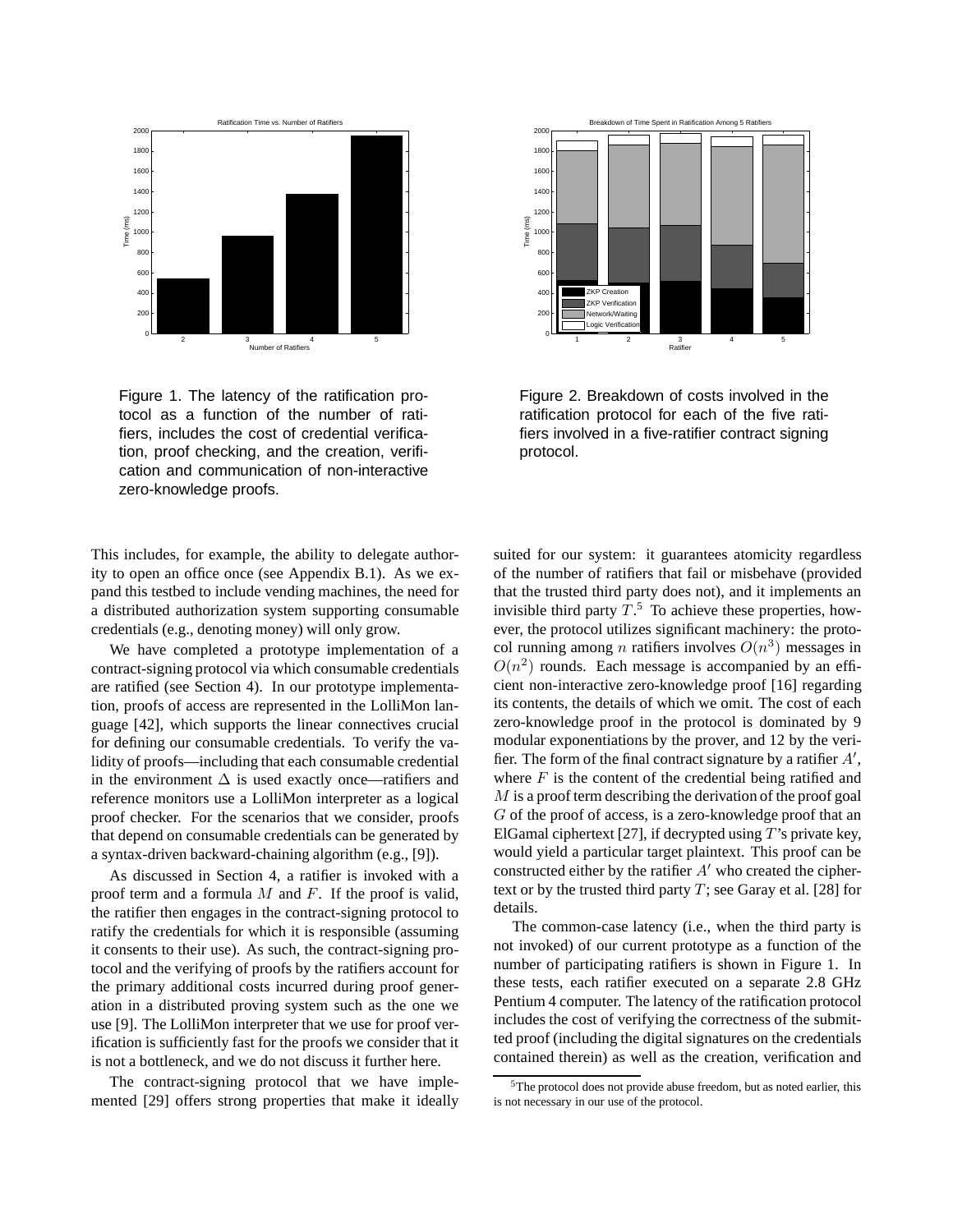communication among all ratifiers of the non-interactive zero-knowledge proofs used in the contract signing protocol. A typical access-control proof involving consumable resources would likely depend on at most two consumable credentials (and a greater number of reusable credentials), so the ratification cost for such a proof would be comparatively low; e.g., the sample proofs in Appendix B.1 and Appendix B.2 each make use of only a single consumable credential.

A breakdown of the component costs of ratification as measured on each of five ratifiers engaging in a contractsigning protocol is shown in Figure 2. The ratification protocol we implemented is asymmetric in that certain ratifiers create and verify more zero-knowledge proofs than other ratifiers; as a consequence, some ratifiers spend a majority of their time waiting to receive messages (Network/Waiting). Other major costs in the ratification protocol are generating the zero-knowledge proofs (ZKP Creation) communicated between the ratifiers, as well as verifying them (ZKP Verification). Note that the cost of the contract-signing protocol dominates the proof-checking time of the subgoal  $F:$  a proof of  $F$  containing 5 reusable and 5 linear credentials is verified by each ratifier in approximately 50 ms, with an additional 45 ms required to verify the validity of the digital certificates.

The costs shown in Figure 1 are somewhat pronounced because we implemented the prototype of our contract signing primarily in Java, with only modular exponentiations optimized by a native implementation. Transition of the remaining cryptographic computations to native implementations should speed up the implementation even further.

### **Acknowledgments**

We gratefully acknowledge support from the National Science Foundation grant number CNS-0433540, the Office of Naval Research (ONR) grant number N00014-04-1- 0724, and the U.S. Army Research Office contract number DAAD19-02-1-0389.

#### **References**

- [1] M. Abadi. On SDSI's linked local name spaces. *Journal of Computer Security*, 6(1–2):3–21, Oct. 1998.
- [2] M. Abadi, M. Burrows, B. Lampson, and G. D. Plotkin. A calculus for access control in distributed systems. *ACM Transactions on Programming Languages and Systems*, 15(4):706–734, Sept. 1993.
- [3] M. Abadi, E. Wobber, M. Burrows, and B. Lampson. Authentication in the Taos Operating System. In *Proceedings of the 14th ACM Symposium on Operating System Principles*, pages 256–269, Dec. 1993.
- [4] A. W. Appel and E. W. Felten. Proof-carrying authentication. In *Proceedings of the 6th ACM Conference on Computer and Communications Security*, pages 52–62, 1999.
- [5] D. Balfanz, D. Dean, and M. Spreitzer. A security infrastructure for distributed java applications. In *Proceedings of the 2000 IEEE Symposium on Security and Privacy*, pages 15–26, 2000.
- [6] L. Bauer. *Access Control for the Web via Proof-carrying Authorization*. PhD thesis, Princeton University, Nov. 2003.
- [7] L. Bauer, K. D. Bowers, F. Pfenning, and M. K. Reiter. Consumable credentials in logic-based access control. Technical Report CMU-CyLab-06-002, Carnegie Mellon University, Feb 2006.
- [8] L. Bauer, S. Garriss, J. M. McCune, M. K. Reiter, J. Rouse, and P. Rutenbar. Device-enabled authorization in the Grey system. In *Proceedings of the 8th Information Security Conference*, pages 431–445, Sept. 2005.
- [9] L. Bauer, S. Garriss, and M. K. Reiter. Distributed proving in access-control systems. In *Proceedings of the 2005 IEEE Symposium on Security and Privacy*, pages 81–95, May 2005.
- [10] L. Bauer, M. A. Schneider, and E. W. Felten. A general and flexible access-control system for the Web. In *Proceedings of the 11th USENIX Security Symposium*, pages 93–108, 2002.
- [11] B. Baum-Waidner. Optimistic asynchronous multi-party contract signing with reduced number of rounds. In *Proceedings of the 28th International Colloquium on Automata, Languages and Programming*, pages 898–911, 2001.
- [12] B. Baum-Waidner and M. Waidner. Round-optimal and abuse free optimistic multi-party contract signing. In *Proceedings of the 27th International Colloquium on Automata, Languages and Programming*, pages 524–535, 2000.
- [13] M. Bellare, J. Garay, R. Hauser, A. Herzberg, H. Krawczyk, M. Steiner, G. Tsudik, E. V. Herreweghen, and M. Waidner. Design, implementation, and deployment of the iKP secure electronic payment system. *IEEE Journal on Selected Areas in Communications*, 18(4):611–627, Apr 2000.
- [14] M. Ben-Or, O. Goldreich, S. Micali, and R. L. Rivest. A fair protocol for signing contracts. *IEEE Transactions on Information Theory*, 36(1):40–46, 1990.
- [15] M. Blaze, J. Feigenbaum, J. Ioannidis, and A. D. Keromytis. The KeyNote trust-management system, version 2. Request For Comments (RFC) 2704, Sept. 1999.
- [16] M. Blum, A. DeSantis, S. Micali, and G. Persiano. Noninteractive zero-knowledge. *SIAM Journal of Computing*, 20(6):1084–1118, 1991.
- [17] D. F. C. Brewer and M. J. Nash. The Chinese wall security policy. In *Proceedings of the IEEE Symposium on Security and Privacy*, pages 206–214, 1989.
- [18] M. Burrows, M. Abadi, and R. Needham. A logic of authentication. *ACM Transactions on Computer Systems*, 8(1):18– 36, 1990.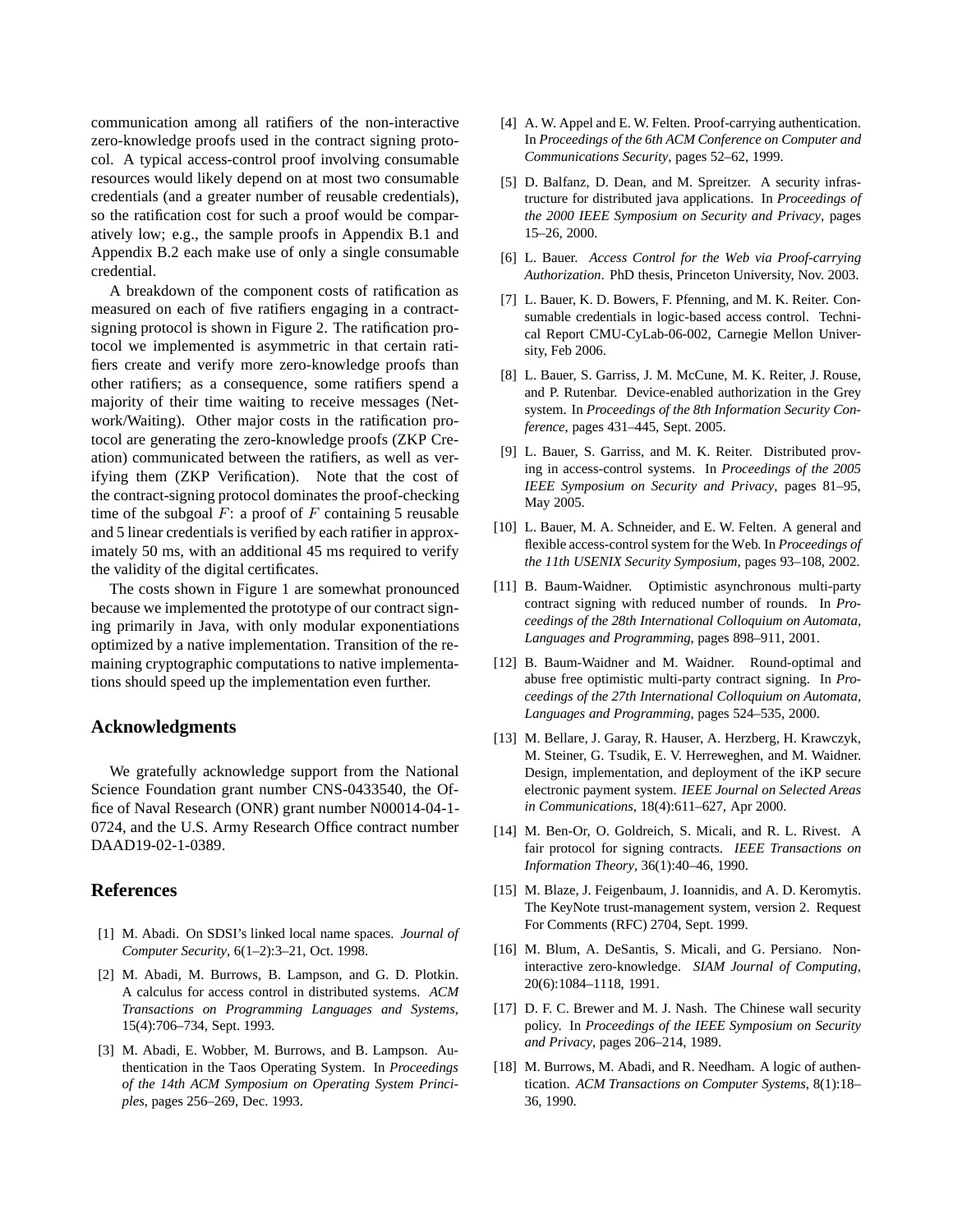- [19] J. G. Cederquist, R. J. Corin, M. A. C. Dekker, S. Etalle, J. I. den Hartog, and G. Lenzini. The audit logic: Policy compliance in distributed systems. Technical Report TR-CTIT-06-33, Centre for Telematics and Information Technology, University of Twente, 2006.
- [20] R. Chadha, S. Kramer, and A. Scedrov. Formal analysis of multi-party contract signing. In *Proceedings of the 17th IEEE Computer Security Foundations Workshop*, pages 266– 279, 2004.
- [21] A. H. Chan, Y. Frankel, and Y. Tsiounis. Easy come easy go divisible cash. In *Advances in Cryptology - Proceedings of Eurocrypt '98*, pages 561–575, 1998.
- [22] D. Chaum. Blind signatures for untraceable payments. In *Advances in Cryptology, Proceedings of Crypto '82*, pages 199–203. 1983.
- [23] D. Chaum. Security without identification: Transaction systems to make big brother obsolete. *Communications of the ACM*, 28(10):1030–1044, 1985.
- [24] D. Chaum. Online cash checks. In *Advances in Cryptology, Proceedings of Eurocrypt '89*, pages 288–293, 1990.
- [25] D. Chaum, A. Fiat, and M. Naor. Untraceable electronic cash. In *Advances in Cryptology, Proceedings of Crypto '88*, pages 319–327, 1990.
- [26] D. E. Clarke, J.-E. Elien, C. M. Ellison, M. Fredette, A. Morcos, and R. L. Rivest. Certificate chain discovery in SPKI/SDSI. *Journal of Computer Security*, 9(4):285–322, 2001.
- [27] T. ElGamal. A public key cryptosystem and a signature scheme based on discrete logarithm. *IEEE Transactions on Information Theory*, 31:465–472, 1985.
- [28] J. A. Garay, M. Jakobsson, and P. MacKenzie. Abuse-free optimistic contract signing. In *Advances in Cryptology, Proceedings of Crypto '99*, pages 449–466, 1999.
- [29] J. A. Garay and P. D. MacKenzie. Abuse-free multiparty contract signing. In *Proceedings of the 13th International Symposium on Distributed Computing*, pages 151– 165, 1999.
- [30] D. Garg, L. Bauer, K. D. Bowers, F. Pfenning, and M. K. Reiter. A linear logic of authorization and knowledge. In *Proceedings of the 11th European Symposium on Research in Computer Security*, pages 297–312, Sept. 2006.
- [31] D. Garg and F. Pfenning. Non-interference in constructive authorization logic. In *Proceedings of the 19th IEEE Computer Security Foundations Workshop*, pages 283–296, 2006.
- [32] J.-Y. Girard. Linear logic. *Theoretical Computer Science*, 50:1–102, 1987.
- [33] J. Y. Halpern and R. van der Meyden. A logic for SDSI's linked local name spaces. In *Proceedings of the 12th IEEE Computer Security Foundations Workshop*, pages 111–122, June 1999.
- [34] J. Y. Halpern and R. van der Meyden. A logical reconstruction of SPKI. In *Proceedings of the 14th IEEE Computer Security Foundations Workshop*, pages 59 – 70, 2001.
- [35] J. Y. Halpern and V. Weissman. Using first-order logic to reason about policies. In *Proceedings of the 16th IEEE Computer Security Foundations Workshop*, pages 187 – 201, June 2003.
- [36] J. Howell. *Naming and sharing resources across administrative boundaries*. PhD thesis, Dartmouth College, May 2000.
- [37] J. Howell and D. Kotz. A formal semantics for SPKI. In *Proceedings of the 6th European Symposium on Research in Computer Security*, pages 140–158, 2000.
- [38] B. Lampson, M. Abadi, M. Burrows, and E. Wobber. Authentication in distributed systems: Theory and practice. *ACM Transactions on Computer Systems*, 10(4):265–310, Nov. 1992.
- [39] N. Li, B. N. Grosof, and J. Feigenbaum. Delegation logic: a logic-based approach to distributed authorization. *ACM Transactions on Information and Systems Security*, 6(1):128–171, Feb. 2003.
- [40] N. Li and J. C. Mitchell. Understanding SPKI/SDSI using first-order logic. In *Proceedings of the 16th IEEE Computer Security Foundations Workshop*, pages 89–103, June 2003.
- [41] N. Li, J. C. Mitchell, and W. H. Winsborough. Design of a role-based trust management framework. In *Proceedings of the 2002 IEEE Symposium on Security and Privacy*, pages 114–130, May 2002.
- [42] P. López, F. Pfenning, J. Polakow, and K. Watkins. Monadic concurrent linear logic programming. In *Proceedings of the 7th International Symposium on Principles and Practice of Declarative Programming*, pages 35–46, July 2005.
- [43] G. C. Necula. Proof-carrying code. In *Proceedings of the 24th ACM Symposium on Principles of Programming Languages*, pages 106–119, Jan. 1997.
- [44] T. Okamoto and K. Ohta. Universal electronic cash. In *Advances in Cryptoloty, Proceedings of Crypto '91*, pages 324– 337. 1992.
- [45] B. Pfitzmann and M. Waidner. How to break and repair a "provably secure" untraceable payment system. In *Advances in Cryptoloty, Proceedings of Crypto '91*, pages 338–350. 1992.
- [46] SET Secure Electronic Transaction LLC. *The SET Standard Specification*, May 1997.
- [47] D. R. Simon. Anonymous communication and anonymous cash. In *Advances in Cryptology, Proceedings of Crypto '96*, pages 61–73, 1996.
- [48] M. Sirbu and J. D. Tygar. Netbill: An internet commerce system optimized for network delivered services. In *Proceedings of the 40th IEEE Computer Society International Conference*, pages 20 – 25, 1995.
- [49] H. Tewari, D. O'Mahony, and M. Peirce. Reusable off-line electronic cash using secret splitting. Technical report, Trinity College, 1998.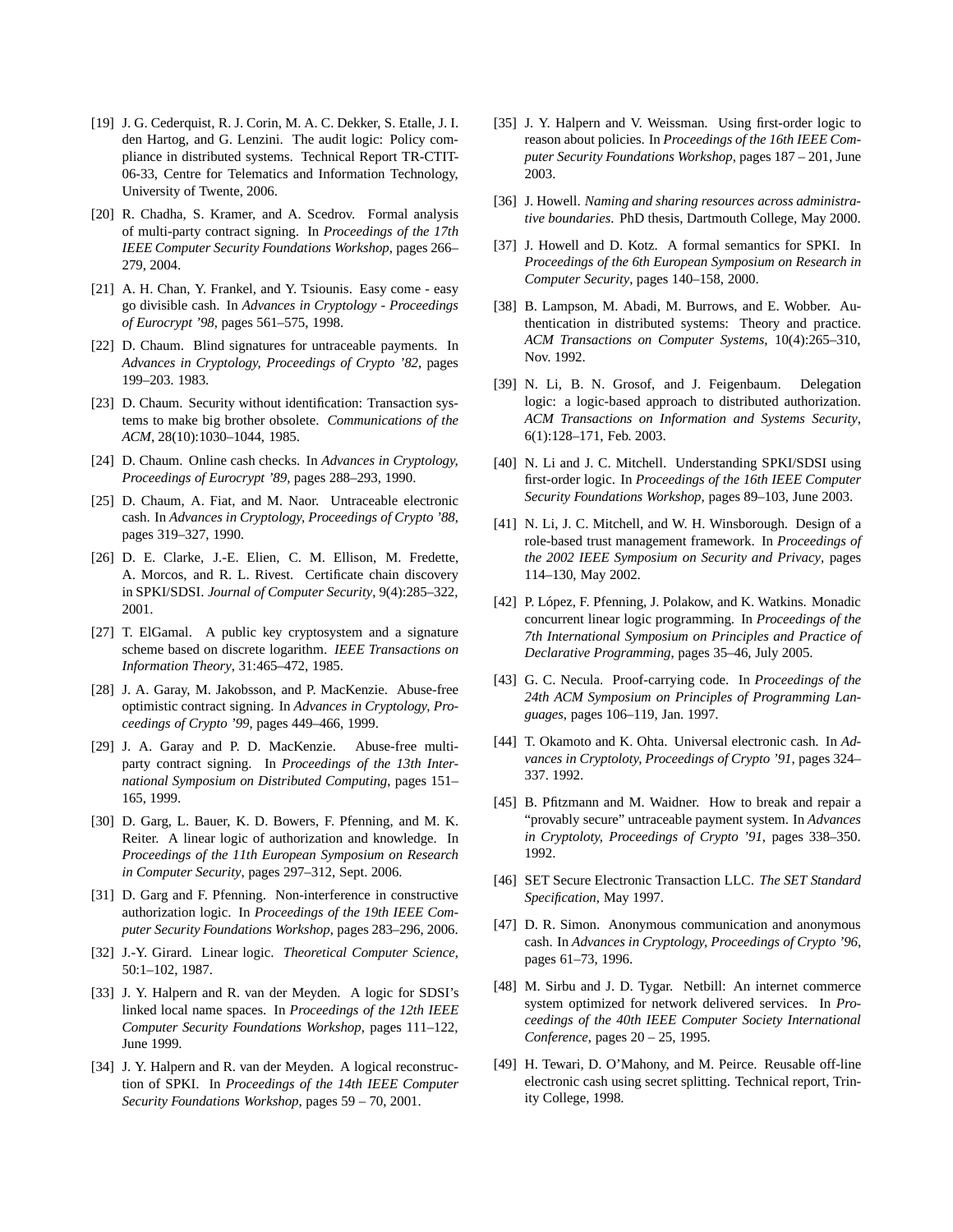| Principals                                                    | $A$                                                                                            |
|---------------------------------------------------------------|------------------------------------------------------------------------------------------------|
| Propositions                                                  | $F, G$ ::= $\arctan(U, P, N)   A$ says $F   ...$                                               |
| Categorical Judgments                                         | $J$ ::= $F$ true $ F$ valid $  A$ affirms $F   A$ signed $F$                                   |
| Unrestricted context                                          | $\Gamma$ ::= $\cdot   \Gamma, F$ valid $ \Gamma, A$ signed $F$                                 |
| Linear context                                                | $\Delta$ ::= $\cdot   \Delta, F$ true $  \Delta, A$ signed $A_{A'}$ $F   \Delta, A$ signed $F$ |
| Conclusions                                                   | $\gamma$ ::= $F$ true $  A$ affirms $F$                                                        |
| $\Gamma, \Delta \vdash \gamma$                                | $\Gamma, F$ valid; $\Delta, F$ true $\vdash G$ true                                            |
| $\Gamma, F$ true $\vdash F$ true                              |                                                                                                |
| $\Gamma, A$ signed $F$ ; $\Delta, A$ signed $F \vdash G$ true |                                                                                                |
| $\Gamma, A$ signed $F$ ; $\Delta, A$ signed $F \vdash G$ true |                                                                                                |
| $\Gamma, A$ signed $F$ ; $\Delta \vdash G$ true               |                                                                                                |
| $\Gamma, A$ signed $F$ ; $\Delta \vdash G$ true               |                                                                                                |
| $\Gamma, A$ affirms $F$                                       |                                                                                                |
| $\Gamma; \Delta \vdash A$ affirms $F$                         |                                                                                                |
| $\Gamma; \Delta \vdash A$ affirms $G$                         |                                                                                                |
| $\Gamma; \Delta \vdash (A$ says $F)$ true                     |                                                                                                |
| $\Gamma; \Delta, F$ true $\vdash A$                           |                                                                                                |

Figure 3. Summary of the logic

#### **A. Summary of the Logic**

This section summarizes our logic and a cut-elimination theorem for it. See [30] for details of a closely related logic. The standard connectives have been omitted to save space.

**Theorem 1 (Admissibility of cut).** *The following hold in the logic described above.*

- *1. If*  $\Gamma; \Delta_1 \vdash A$  true *and*  $\Gamma; \Delta_2, F$  true  $\vdash \gamma$ *, then*  $\Gamma$ ;  $\Delta_1\Delta_2 \vdash \gamma$ .
- *2. If*  $\Gamma$ ;  $\cdot \vdash F$  **true** *and*  $\Gamma$ , *F* **valid**;  $\Delta \vdash \gamma$ *, then*  $\Gamma$ ;  $\Delta \vdash$ γ*.*
- *3. If*  $\Gamma; \Delta_1 \vdash A$  affirms *F and*  $\Gamma; \Delta_2, F$  true  $\vdash$ A affirms *G*, then  $\Gamma$ ;  $\Delta_1\Delta_2 \vdash A$  affirms *G*.

*Proof.* By nested induction, first on the size of the cut formula and then on the size of the two given derivations.  $\Box$ 

### **B. Sample Proofs**

# B.1. One-Time Delegation

This example extends the current framework already in place at our institution (see Section 7). The two parties

involved, Bob and Alice, both carry smartphones capable of generating proofs of access and communicating with the embedded doorend computers. Bob is a graduate student working for Alice. Alice is out of town, but Bob needs to get into her office to borrow a book. Alice would like to delegate to Bob the authority to open her door once, but only once. After Bob has used the delegation to open the door, he cannot use it again. In the current system, such a delegation is impossible.

In order to let Bob get into her office, (CIC-2525), Alice creates a consumable credential.

$$
C_0 = \text{Alice signed}_{\text{RAlice}} \text{delegate (Alice, Bob, } CIC \text{ 2525})
$$

Bob now walks up to Alice's door and asks it to open. The door responds with a challenge.

 $G =$  Alice says (action(CIC 2525,  $\langle open \rangle$ , nonce)) true

The challenge includes a nonce, generated by the doorend computer, that will be used to ensure freshness of the response. Bob then generates the following credential.

 $C_1 =$  Bob signed action(CIC 2525,  $\langle open \rangle$ , nonce)

From  $C_0$  and  $C_1$ , Bob can construct a proof of

 $M$ : Alice says (action(CIC 2525,  $\langle open \rangle$ , nonce)) true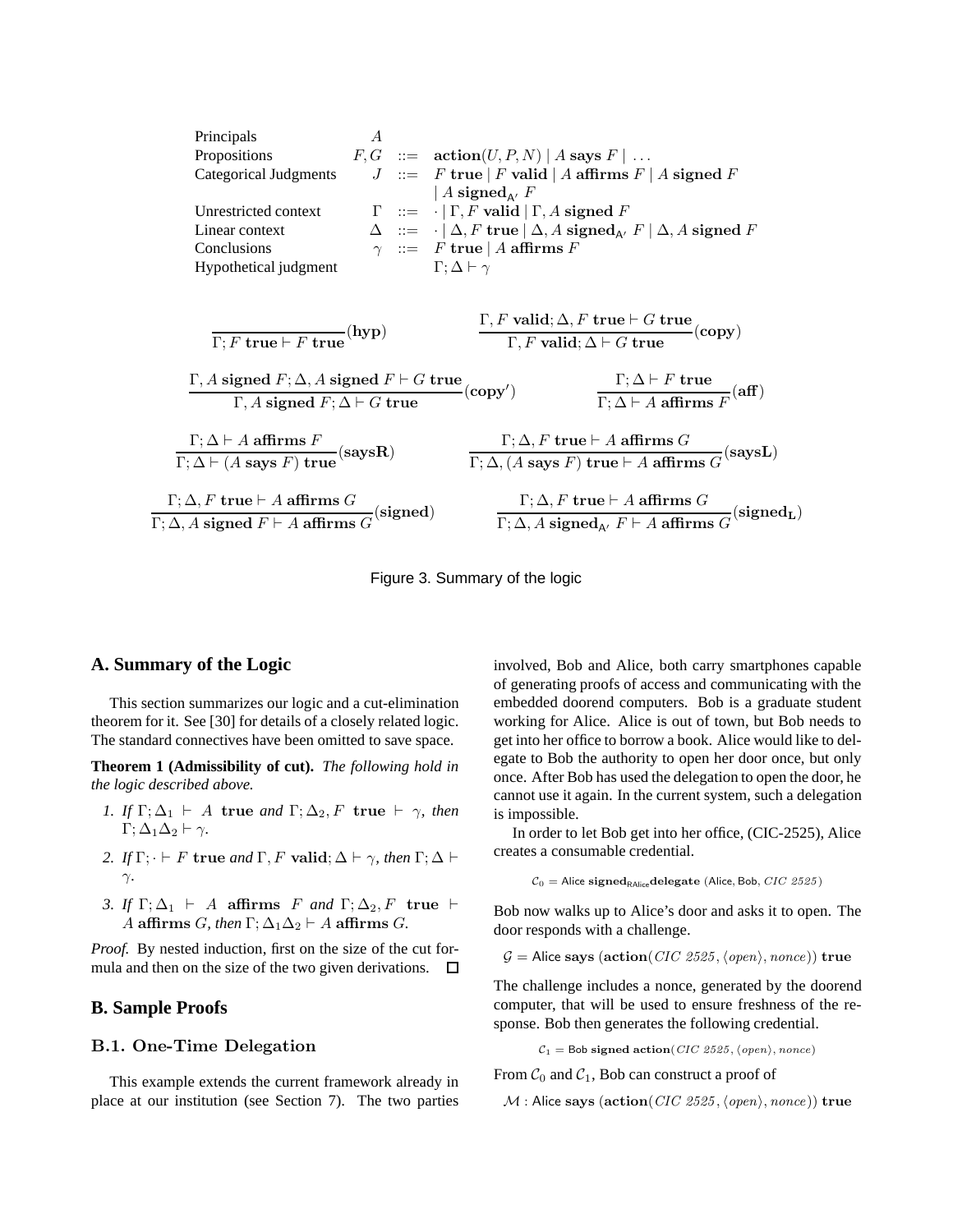

Figure 4. Proof of Alice says action(...) true

which he submits for ratification. If this is the first time Bob has tried to use the delegation, his request will be ratified, and he will receive a ratification credential.

```
C_2 = RAlice signed(delegate (Alice, Bob, CIC 2525), M,
            Alice says action(CIC 2525, \langle open \rangle, \text{nonce}))
```
Bob can then append this credential to the others he collected during proof construction and submit them, along with the proof, to the doorend computer. The computer, after checking the signatures and populating its environments will check that the proof goal is in fact satisfied by the credentials submitted, and if so will open the door for Bob.

 $\mathcal{C}_0 =$ Alice $\mathbf{signed}_\mathsf{RAlice}\mathbf{delegate}$ (Alice, Bob, $CIC$ 2525)  $C_1 =$  Bob signed action(CIC 2525,  $\langle open \rangle$ , nonce)  $C_2$  = RAlice signed (delegate (Alice, Bob, CIC 2525), M, Alice says action(CIC 2525,  $\langle open \rangle$ , nonce))

A simplified version of the proof derivation is presented in Figure 4. It is easiest read from bottom up.

### B.2. Commerce

The following is an example proof of Alice paying Bob \$100. In order for the payment to be accepted, Alice must generate a proof that the Automated Clearing House (ACH) says  $action(pay, \langle Bob, \$100 \rangle, nonce).$ 

In order to initiate a purchase, the buyer (Alice) requests from the seller (Bob), the items in her shopping cart. Bob responds with a challenge to prove the goal

```
G = ACH says action(pay, \langle Bob, \$100 \rangle, nonce) true
```
Bob generates the nonce to ensure freshness, ensure that the ratification credentials are issued with respect to this proof, and also to act as a transaction identifier. First, Alice generates credential  $C_0$ . During proof generation, Alice obtains credentials  $C_1-C_5$ . Using these she will generate a proof, which she will submit to BankA's ratifier for him to generate the final necessary credential  $(\mathcal{C}_6)$ . Once Alice has all of the credentials, she submits the proof and credentials to Bob. Bob will verify that the credentials are valid, and check that all consumable credentials have ratification credentials and, after populating his environments, that the proof is correct. If the verification succeeds, Bob will release the articles in Alice's shopping cart.

- $C_0$  = Alice signed (action(pay,  $\langle$ Bob, \$100), nonce))
- $C_1$  = BankA signed (Alice speaksfor BankA.Alice)
- $C_2$  = ACH.BC signed (BankA speaksfor ACH.BC.BankA)
- $C_3$  = ACH signed (delegate (ACH, ACH.BC,  $pay$ ))
- $C_4$  = ACH.BC signed (delegate (ACH.BC, ACH.BC.BankA,  $pay$ ))
- $C_5$  = BankA signed<sub>RBankA</sub> (delegate (BankA, BankA.Alice,  $pay$ ))
- $C_6$  = RBankA signed (delegate (BankA, BankA.Alice, pay), M,

 $K_{ACH}$  says  $action(pay, \langle Bob, $100 \rangle, none)$ 

Credential  $C_0$ , signifies Alice's willingness to pay Bob. Credentials  $C_1$ , and  $C_2$  create speaksfor relationships between Alice and her bank, and between the bank and the Bank Certifier (BC) of the ACH. Credential  $C_3$  and  $C_4$  establish the delegation chain from the ACH through its Bank Certifier to Alice's bank (BankA), the authority to make pay statements.

Credential  $C_5$  is a consumable delegation from the bank to Alice. This credential requires ratification with respect to the proof of

 $M$  : ACH says action(pay,  $\langle$ Bob, \$100 $\rangle$ , nonce) true

after which Alice will get ratification credential  $\mathcal{C}_6$ , which she submits along with the proof to Bob for verification.

Again, the proof in Figure 5 is easiest to read from the bottom up, starting with the unlabeled proof tree.

#### B.3. Registration

Here we present an example utilizing consumable credentials in the framework of class registration. Consumable credentials are used both to limit the number of students signing up for a class, and to ensure that any class a student is trying to register for does not conflict with other classes he is already taking. This is done by modeling both the seats in a class and the timeslots in a weekly schedule as consumable resources. Additionally, students are allowed to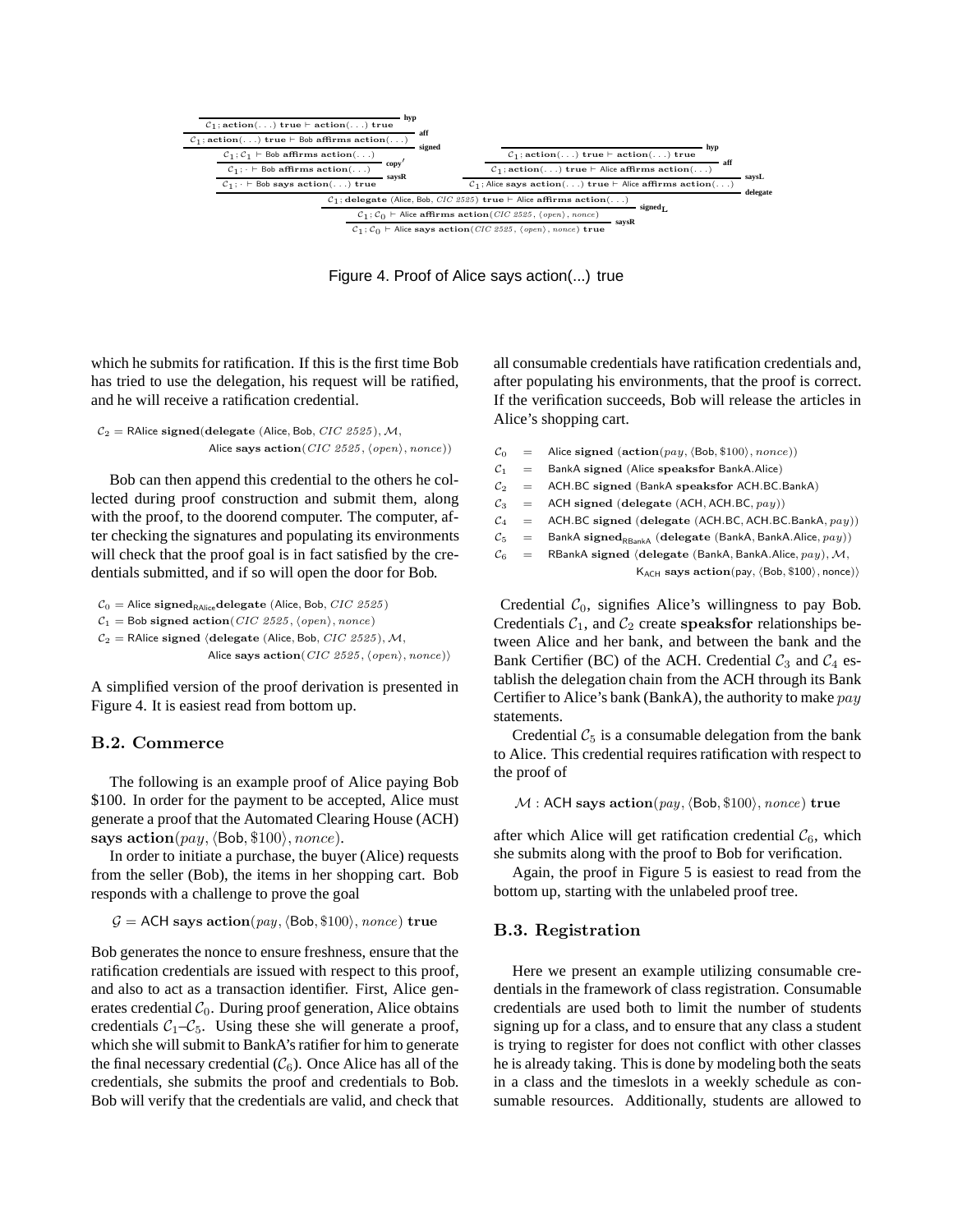$\mathcal{D}_4$  :